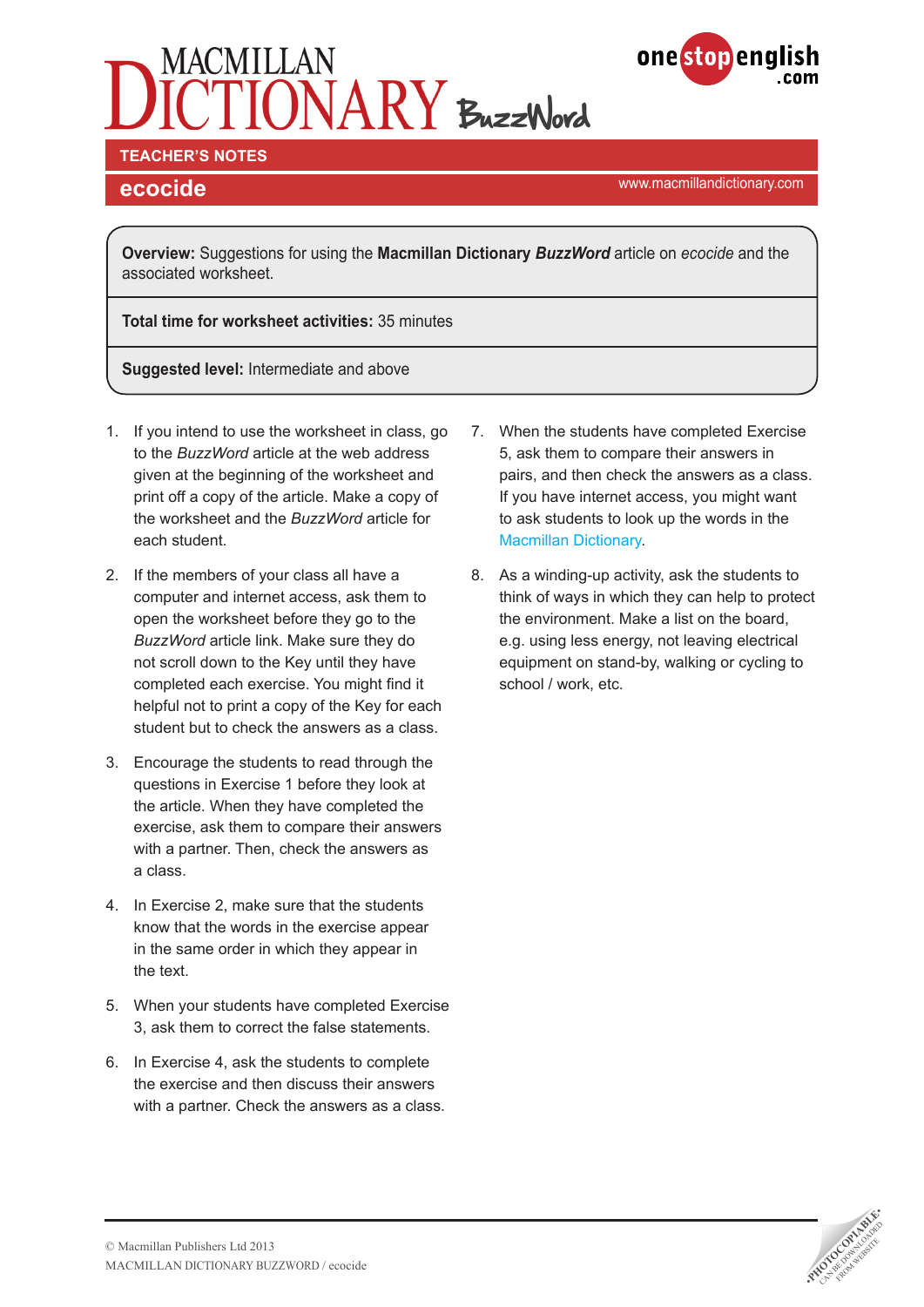



www.macmillandictionary.com **ecocide**

Go to the **Macmillan Dictionary** *BuzzWord* article at: <http://www.macmillandictionary.com/buzzword/entries/ecocide.html>

# **1 Find the information**

#### **Read the** *BuzzWord* **article on** *ecocide* **and answer these questions.**

- 1. What four examples of minor acts of *ecocide* are given in the article?
- 2. What four examples of large-scale *ecocide* are given in the article?
- 3. What was launched in the European Parliament in January 2013?
- 4. When did the term *ecocide* first appear?
- 5. When did the term *ecocide* obtain greater exposure?
- 6. What does the suffix *-cide* in the word *ecocide* mean?

# **2 Find the word**

r\_\_\_\_\_\_\_\_\_\_\_\_\_\_\_\_\_\_\_

**Look in the text and find the words that match the descriptions below. The first letters of the words or phrases are given. The words are in the order in which they appear in the text.** 

1. a noun meaning *a feeling of having no interest in or enthusiasm about anything, or of not being willing to make any effort to change things*

a\_\_\_\_\_\_\_\_\_\_\_\_\_\_\_\_\_\_\_

- 2. an adjective meaning n*ot thinking about the possible bad effects of your actions*
- 3. a noun meaning *the attitude of someone who does not respect something or consider it important* d\_\_\_\_\_\_\_\_\_\_\_\_\_\_\_\_\_\_\_
- 4. a noun meaning *the process of removing trees from a large area of land* d\_\_\_\_\_\_\_\_\_\_\_\_\_\_\_\_\_\_\_
- 5. a verb meaning *to make something dirty, polluted or poisonous by adding chemicals or waste*  $c$   $\qquad \qquad$
- 6. a noun meaning *a reduction in the amount of something or the number of things* d\_\_\_\_\_\_\_\_\_\_\_\_\_\_\_\_\_\_\_

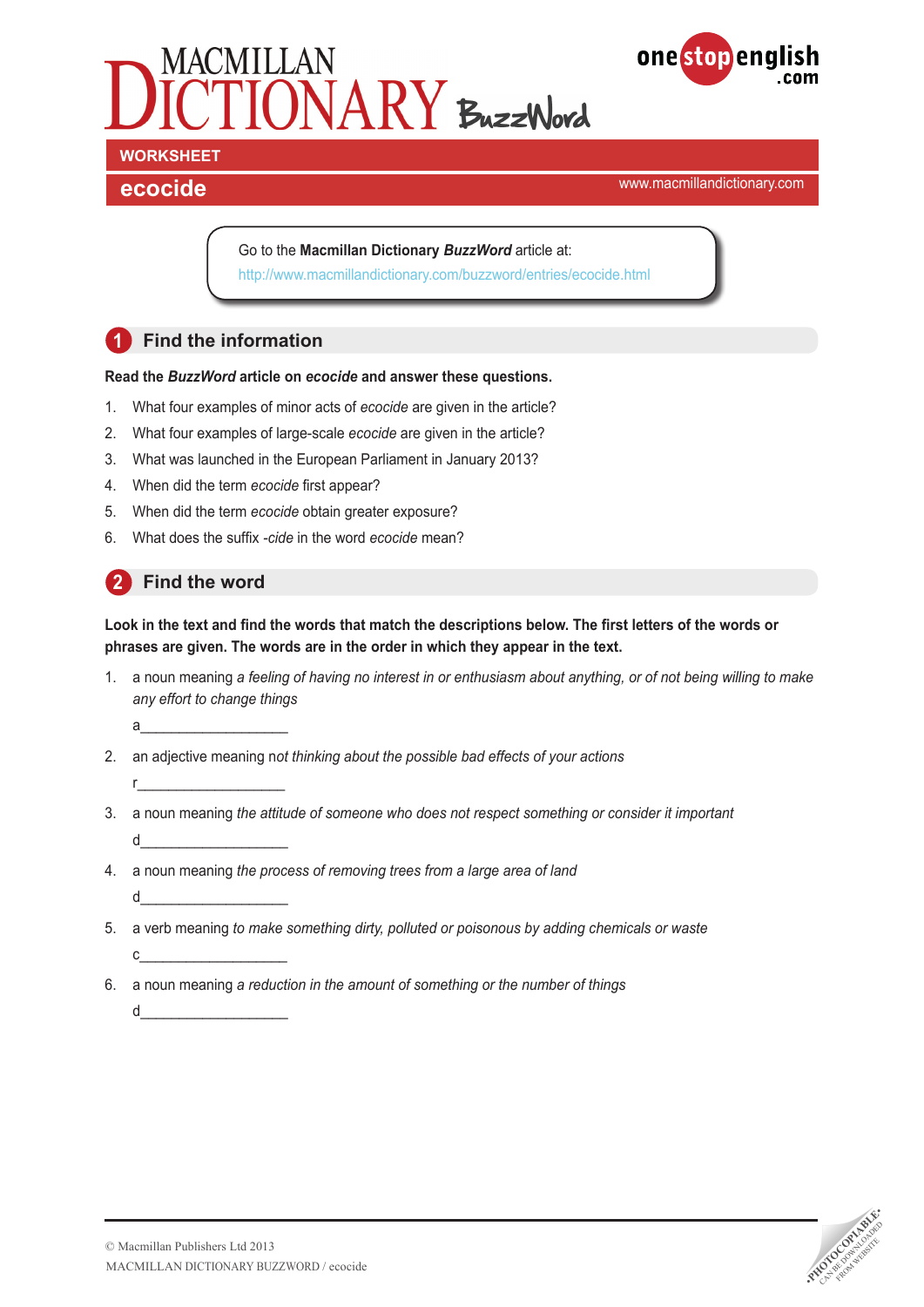



# **WORKSHEET**

www.macmillandictionary.com **ecocide**

### **3 Comprehension check**

#### **Are these statements true (T) or false (F) according to the text?**

- 1. The term *ecocide* was first coined in 2010.
- 2. Minor acts of ecocide can lead to prosecution.
- 3. *Ecocide* is usually used to refer to large-scale acts of environmental damage.
- 4. The new initiative in the European Parliament will make ecocide illegal anywhere in the world.
- 5. An *ecovore* is a person whose eating habits damage the environment.
- 6. Large-scale acts of environmental damage are difficult to deal with under current laws.

#### **4 Verb + noun collocations**

**Match the verbs in the left-hand column with the nouns and noun phrases in the right-hand column.** 

- 1. launch a. a proposal
- 2. cause b. soil and water
- 3. contaminate c. an initiative
- 4. mount d. lifestyle choices
- 5. make e. energy
- 6. produce f. damage

### **5 Other words ending in** *-cide*

#### **Match the words with their meanings.**

- 1. homicide **a.** the act of killing a king
- 2. fratricide b. the murder of large numbers of people belonging to a particular race or group
- 3. herbicide c. a chemical used for killing insects that damage crops
- 4. genocide d. the crime of killing someone
- 5. regicide e. the crime of killing one's brother
- 6. pesticide f. a chemical used for killing weeds